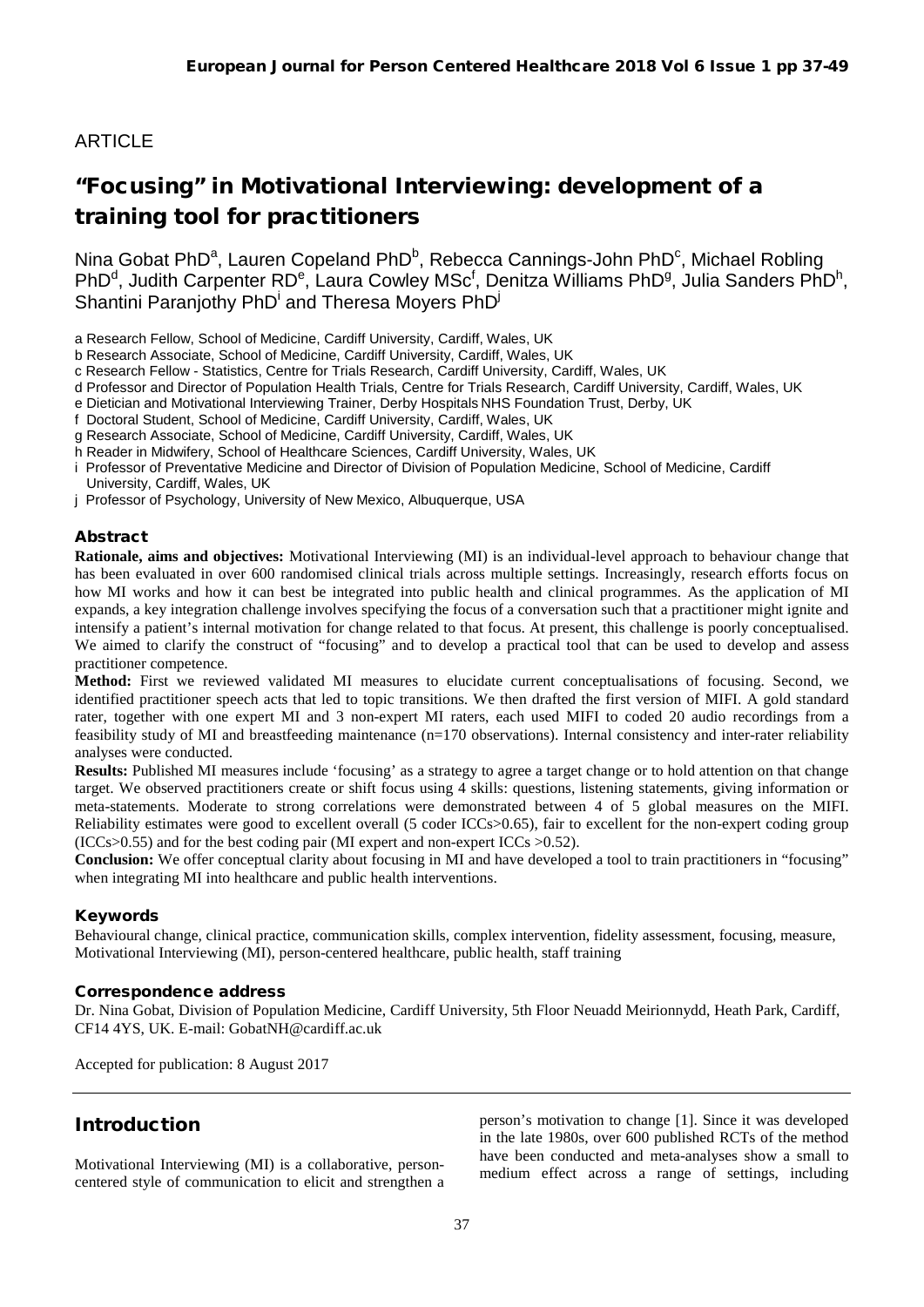smoking cessation [2], substance misuse [3,4], medical care [5,6], chronic disease [7], sexual health [8] and social work [9]. As MI expands to these different contexts, new challenges arise regarding how it can best be integrated into existing services so that practitioners working at the front line of healthcare and public health services can realise its effects with their patients.

The most recent iteration of MI describes four sequential processes through which MI is delivered (engaging, focusing, evoking, planning) [1] and this model offers a route to integrating MI into public health and healthcare interventions. Effective integration of MI into existing health services requires practitioners to effectively and efficiently arrive at the evoking process. Evoking represents the heart of MI, where practitioners elicit and differentially reinforce patient motivation toward change by identifying linguistic markers predictive of change [10- 14] ("change talk") to strengthen [11,15-17] these markers. To do that, practitioners need to first engage with their patients and then establish a mutually agreed focus on a health-related topic they wish to influence. In public and clinical health services these topics may be formulated within the clinical interaction as behaviours related to health promotion (e.g., breastfeeding, safe sexual practices) or health improvement (e.g., smoking cessation, weight loss). However, public policy and programme goals often focus on outcomes that may only partially map to the conversations about change embedded in them. Thus, while conversations about change are often a core component of programmes in these settings, these change *foci* may be weakly formulated and compete for priority with other tasks. For example, a maternal and child health service may aim "to improve maternal and child health outcomes" and may require practitioners to address a range of topics with parents, such as antenatal smoking and breastfeeding intention, as well as to complete other tasks such as physical health assessment or safety monitoring. The challenge to MI integration is that practitioners need to formulate and then raise their agenda related to health behaviour change in a way that maintains patient engagement and invites their collaboration. Once a focus on a topic has been jointly established, practitioners then need to ensure the conversation progresses in the direction of that topic. This may involve re-directing the conversation to hold focus on the agreed topic if it shifts into other areas. Skilful focusing then provides an anchor for the evoking process such that change talk (i.e., patient statements that favour change) might be recognised and reinforced in that area. Likewise, sustain talk (i.e., patient statements that favour the *status quo*) can be recognised and diminished. For example, if the health behaviour focus is breastfeeding then the patient statement "*I'd like to breastfeed my baby*" would be recognised as change talk and the patient statement "*but no-one I know has ever done it*" would be recognised as sustain talk. In the evoking process, practitioners would primarily seek to elicit and expand patient talk about change.

For practitioners working with a person-centered ethos in public health and healthcare contexts, there are three key challenges with focusing. The first involves identifying and formulating the different topics that might be discussed. The second is to prioritise a single focus from multiple topics. A strategy such as agenda mapping may be helpful for practitioners in addressing these two challenges. The third challenge for practitioners is to hold focus on the agreed topic in such a way that progress can be made regarding commitment to change. Efforts to work in a person-centered way can leave practitioners feeling inhibited from raising certain subjects or from re-directing the conversation when it moves off topic for fear of damaging rapport. Practitioners may simply be unsure how to get going with these conversations, may lack confidence in how to respond if patients express reluctance to address a topic, or may easily become diverted when addressing the change target. This challenge has been less well described in writings on MI thus far.

We identified these practice challenges through our work in two maternal and child public health programmes. The first, *Building Blocks*, was a pragmatic, open, individually randomised controlled trial that aimed to evaluate the effectiveness of the Family Nurse Partnership (FNP) programme added to the care usually provided through primary care, public health and social services to first-time mothers under 19 years of age in England [18]. FNP is a structured home-visiting programme, delivered individually by family nurses (FNs), that aims to address the poor outcomes commonly experienced by infants born into socioeconomic deprivation and to teenage mothers [19,20]. Family Nurses were taught MI as a method of delivering programme materials in an effort to enhance patient engagement and reduce attrition [21]. The second programme was *Mam-kind,* a non-randomised multi-site study to test the feasibility of delivering MI-based breastfeeding support to mothers living in areas with high levels of social deprivation in the UK [22]. Peer supporters were trained to use MI as the method of programme delivery. In both programmes, practitioners were required to use MI to raise and conduct health-promoting conversations, for example, regarding expectant mother's breastfeeding intentions. In process evaluations of these studies we identified the need for a training tool that might help practitioners obtain conceptual clarity and skilfulness in focusing during a MI conversation, particularly related to raising and holding focus on one topic. Following well recognised methodology [23], we aimed therefore to develop a tool that would help practitioners develop skilfulness in establishing and holding focus on a health behaviour topic in an MI-informed intervention.

### Methods

### Review of existing measures

We reviewed the literature to identify if and how focusing had been assessed in published measures of MI. The reasons for this were twofold. First, we wanted to identify any published work with similar intent to ensure we might build on, rather than duplicate, efforts by other researchers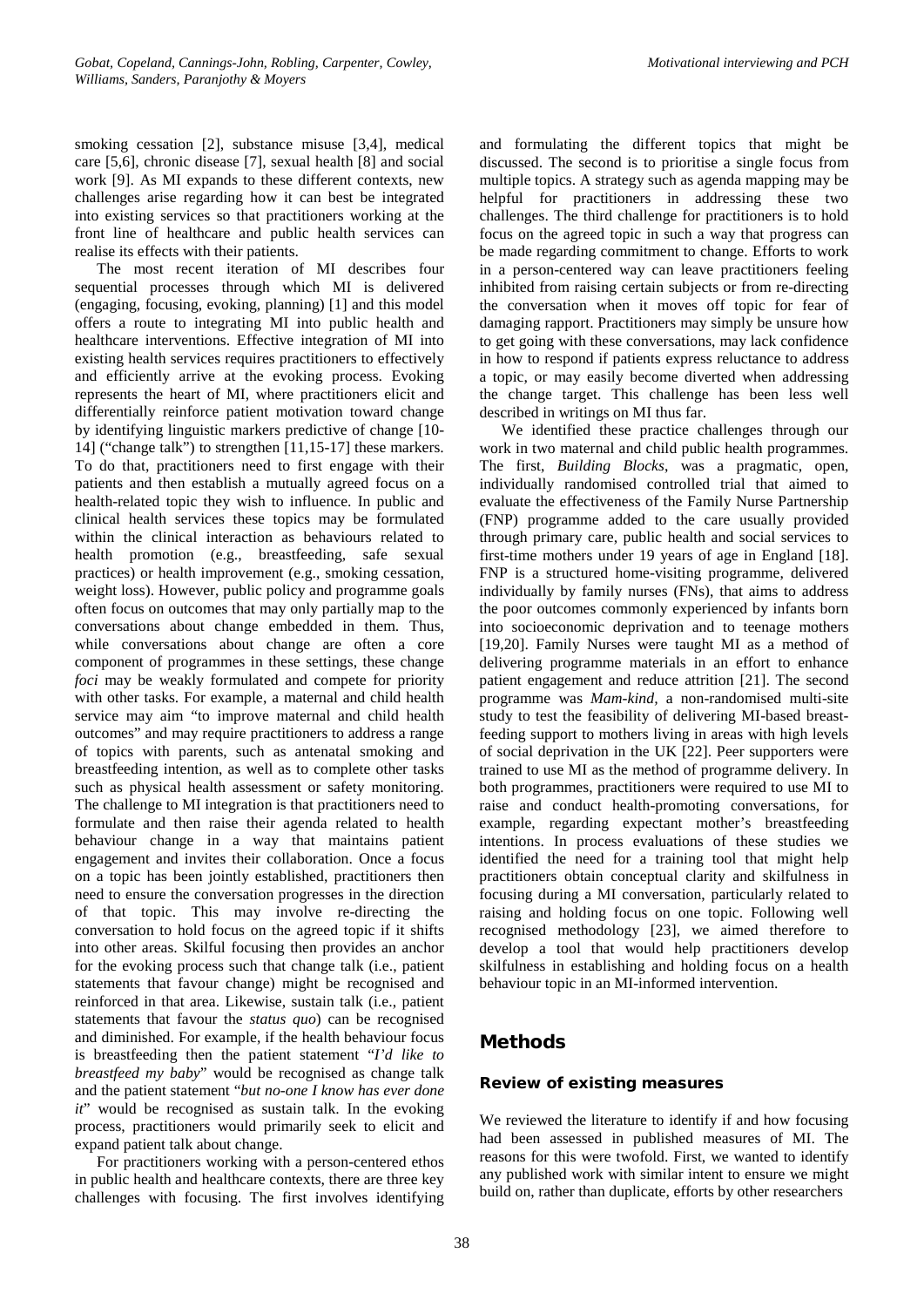Table 1 Data sources used in the development of MIFI

|                                    | Data source                                                                                                                                                                                                                                                                                                                                                        | <b>Description of data</b>                                                                                    | <b>Description of sample</b>                                                           |
|------------------------------------|--------------------------------------------------------------------------------------------------------------------------------------------------------------------------------------------------------------------------------------------------------------------------------------------------------------------------------------------------------------------|---------------------------------------------------------------------------------------------------------------|----------------------------------------------------------------------------------------|
| <b>Construct</b><br>development    | <b>Building Blocks</b><br>Pragmatic, open, individually randomised<br>controlled trial evaluating effectiveness of<br>the Family Nurse Partnership (FNP), a<br>structured home-visiting programme, added<br>to care usually provided through primary<br>care, public health and social services to<br>first-time mothers under 19 years of age in<br>England [29]. | Real consultation between<br>family nurses and young<br>mothers in the antenatal<br>and early infancy period. | Purposive sample of 7 audio-<br>recordings.                                            |
|                                    | Mam-kind<br>Non-randomised multi-site feasibility study<br>to assess MI-based breast-feeding support to<br>mothers living in areas with high levels of<br>social deprivation in England and Wales<br>$[64]$ .                                                                                                                                                      | Real consultations between<br>peer supporters and<br>breastfeeding mothers in<br>the early neonatal period    | Purposive sample of 21 audio-<br>recordings.                                           |
| Piloting and<br>training of raters | <b>Training DVDs</b>                                                                                                                                                                                                                                                                                                                                               | Simulated patient<br>encounters.<br>Expert demonstrations of<br>strong and weak practice<br>used for training | Purposive sample of 5 training<br>videos reflecting high and low MI<br>skilfulness.    |
|                                    | Mam-kind<br>(As above)                                                                                                                                                                                                                                                                                                                                             | As above                                                                                                      | Purposively selected sample of 9<br>audio-recordings to reflect mix in<br>skill level. |
| Reliability                        | Mam-kind<br>(As above)                                                                                                                                                                                                                                                                                                                                             | As above                                                                                                      | Random sample of 20 audio-<br>recordings                                               |

working in this field. Second, since the way in which a construct is conceptualised will inform how it is measured, we aimed to understand how 'focusing' had been conceptualised in empirical work to date. We identified 2 systematic reviews of MI measures [24,25] and updated the most recent of these by running the following search strategy on MEDLINE, EMBASE, PsycINFO and Web of Science from Jan 2013 to Dec 2016 ((motivation OR motivational) AND (interview OR interviewing) OR (motivational interviewing)) AND (intervention fidelity OR skill OR evaluation) AND (validity OR reliability)) [25]. Additional measures were identified through the Motivational Interviewing Network of Trainers [26]. We included published measures of MI or MI related interventions that included objective assessment of practitioner efforts to establish and/or maintain direction on a change target (including structuring statements). We excluded unpublished measures, self-report measures and those that assessed direction but as an MI-inconsistent behaviour.

### Data and sampling

Table 1 provides an overview and summary of data used at different time points in the development of the

Motivational Interviewing Focusing Instrument (MIFI). We used 3 sources of data in developing MIFI: simulated, expert practice samples and real consultation data from 2 MI-based clinical studies. Real consultation recordings were available from Building Blocks (n=139) and Mamkind (n=78). These datasets had been coded to assess MI fidelity using version 3.1.1 and version 4.2 respectively of the Motivational Interviewing Treatment Integrity Scale (MITI) [27,28]. We purposively sampled audio recordings reflecting variable practice in MI for the inductive phase of this work. From the Building Blocks dataset, we selected 7 audio recordings with variability in scores on the "direction" subscale of MITI3.1.1. We used 21 audio recordings that had been coded during process evaluation for the Mam-kind study. These audio-recordings had been selected to represent key intervention time points. We then randomly sampled 20 audios from the remaining Mamkind dataset (n=56) only for reliability testing. Existing ethical approvals covered the use of these data.

#### Development of MIFI

We developed a first version of the MIFI-based on findings from our review of measures and inductive exploratory work. We used the four-process model of MI (engaging,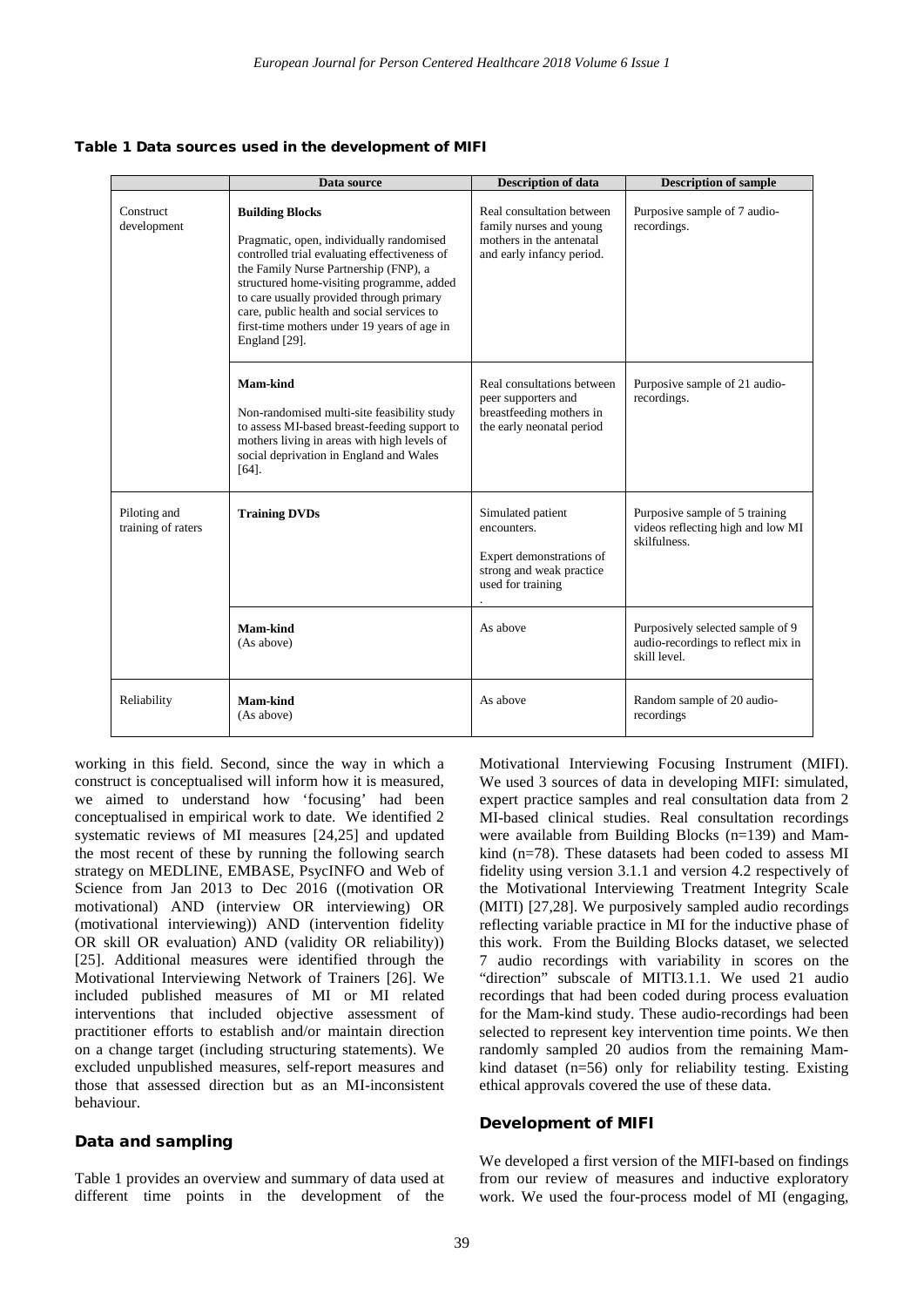focusing, evoking, planning) [1] and earlier conceptual development work conducted by our group [29] as a conceptual foundation to inform inductive exploration of how focusing is enacted in consultations between family nurses and young mothers [18] and between peer supporters and breastfeeding mothers in the neonatal period (7 Building Blocks audios, 21 Mam-kind audios, Table 1). Working with these data, we isolated conversation exchanges and practitioner utterances that resulted in transitions toward or away from the topic of interest. We described and classified practitioner utterances as a communication skill. Our focus on practitioner utterances as opposed to patient utterances or both reflects the intended use of our measure as a teaching or supervision tool. We used NVivo 10 software to support these analyses. We (NG and LCop) then refined MIFI through an iterative pilot process of using the measure with audio-recordings purposively sampled to reflect a range of skilfulness in focusing using MI (5 Training audios, 9 Mam-kind audios, Table 1).

### Recruitment and training of raters

Three data coders with little or no experience of MI (LCow, DW, CB) and one experienced MI rater (JC) were recruited and trained in the use of MIFI over a 3-week period in October 2016. Training involved an initial 3.5 hour face-to-face training with 2 1.5 hour face-to-face follow-up meetings. Between each meeting, raters independently coded a sample of audio-recordings. Raw scores were compared and discussed at follow-up meeting and the group jointly coded an audio to identify difficulties and discrepancies. We selected a random sample of 20 audio recordings from 57 recordings that were available from the Mam-kind study. A randomly selected 20 minute segment from each of these audio-recordings was coded by all raters as well as by a gold standard coder (LCop). Each rater completed this task independently and within 3 weeks of the training being completed.

### Coding

Each recording generated 5 Global ratings (Establishing Focus, Holding Focus, Developing depth and momentum, Partnership, Empathy), proportion scores for breastfeeding and behaviour counts for establishing focus on breastfeeding. Each Global rating was coded from 1 (weaker practice) to 5 (stronger practice). An additional category of zero (not applicable) was given where focus has already been established prior to the randomly allocated 20 minute segment. Proportion scores were summarised from 1 (little evidence of the target change being discussed) to 5 (substantial evidence of the target change being discussed).

### Statistical analysis

Descriptive statistics (mean, standard deviations, minimum and maximum) were produced for each score and by rater. Internal consistency of the summary scale that is formed by the global scores was explored by using factor analysis. The Kaiser-Meyer-Olkin (KMO) values and Bartlett's test Sphericity were run to determine whether factor analysis could be performed. The relationship between global scores was examined using Pearson correlation coefficient and exploratory factor analysis with no rotation to examine the construct validity of global scales. A loading factor of >0.4 was the cut-off point for item retention [30]. Interrater reliability (IRR) statistics for all raters were estimated using the intra-class coefficient (ICC) alongside 95% confidence intervals for the EF counts [31]. This approach yields a more conservative measure of inter-rater reliability than Cronbach's alpha and is the recommended approach considering our data are ordinal, more than 2 coders were used and all coders evaluated all available samples [32]. This is a fully crossed design in which all 5 raters each rated the same 20 recordings and ICCs were obtained using a 2-way random effects model with absolute agreement  $(ICC(2))$ . This analytic approach is consistent with other measures of MI [27,28] and we report average measure ICCs for ease of comparability. Commonly-cited thresholds for qualitative ratings of agreement based on ICC values consider IRR being poor for ICC values less than 0.4, 0.4 to 0.59 is fair, 0.6 to 0.74 is good and 0.75 to 1 is excellent [33]. IBM SPSS Statistics version 20.0 [34] was used for all statistical analyses.

### Results

### Review of measures of MI

We screened 112 citations and identified 31 measures for review. Of these, 12 measures met our inclusion criteria (Table 2). Excluded measures did not assess focusing, included being directive as an MI inconsistent behaviour (consistent with earlier iterations of MI), primarily assessed evoking or were rated using self-report.

The way in which focusing has been included in published measures of MI reveal how it has been conceptualised. Six measures included items that assess skilfulness in establishing focus, that is, as an upfront process of agreeing a change target. Establishing focus was assessed as agenda mapping [35-37] or raising the subject [38,39]. A more recently developed measure included focusing as a process of guiding patients toward a change target [40]. MITI3.1 included an assessment of the extent to which a practitioner is able to hold focus on the target behaviour [41]. This item was replicated in the Patient-Centred Communication Coding System [42]. Items in AMIGOS, a measure of group MI, related to developing depth and momentum in a conversation about change, thereby extending the concept of holding focus [43]. Topic shifts were captured in 2 measures that tallied structuring or meta-statements indicating a transition from one part of a session to another [44-46]. While the majority of included measures assessed focusing at the level of process  $(n=11)$ , one included defining content [47]. This was a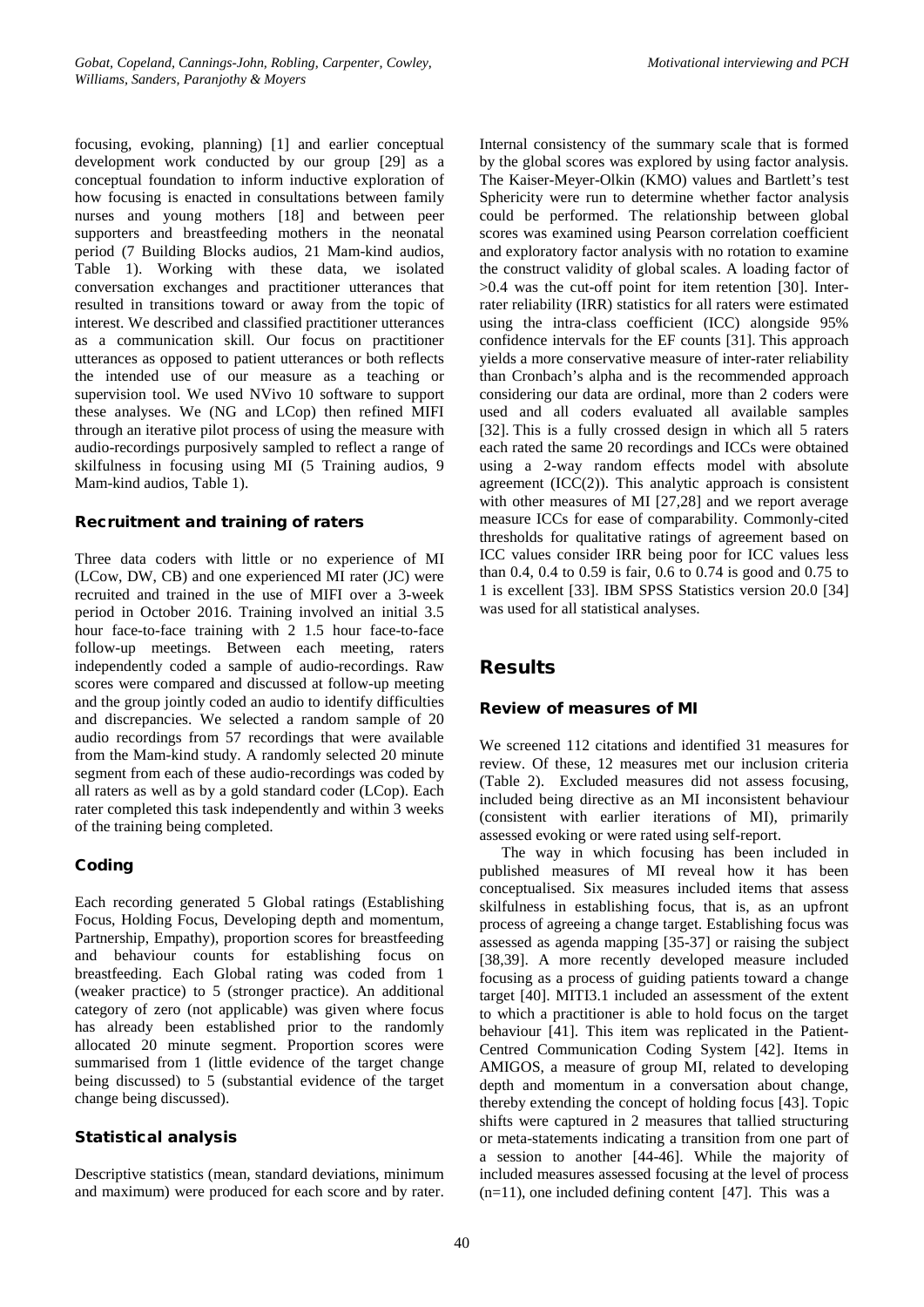### Table 2 Focusing included in existing measures of MI

| Name of measure,<br><b>Reference, Country</b>                                                       | Brief description and goal of measure                                                                                                                                                                                                                                                                                   | <b>Inclusion of focusing</b>                                                                                                                                                                                                                                                    |
|-----------------------------------------------------------------------------------------------------|-------------------------------------------------------------------------------------------------------------------------------------------------------------------------------------------------------------------------------------------------------------------------------------------------------------------------|---------------------------------------------------------------------------------------------------------------------------------------------------------------------------------------------------------------------------------------------------------------------------------|
| <b>AMIGOS</b> (Assessment of Motivational<br>Interviewing in Groups Observer Scale)<br>$[44]$ ; USA | To measure practitioner competence in Group<br>Motivational Interviewing (GMI).<br>Twenty 5-point items to capture global impressions<br>of practitioner skills.                                                                                                                                                        | Focusing included as conversational shaping.<br>Three items rated on a 5-point scale.                                                                                                                                                                                           |
| <b>BECCI</b> (Behaviour Change Counselling<br>Index) [37]; UK                                       | To measure practitioner competence in behaviour<br>change counselling (BCC), an adaptation of<br>motivational interviewing suitable for brief<br>consultations in healthcare settings.<br>Eleven 5-point items to capture global impressions of<br>practitioner skills.                                                 | Focusing included as agenda setting, as upfront,<br>collaborative strategy to establish focus on a change<br>target.<br>Two items rated on a 5-point scale.                                                                                                                     |
| EAGL-I (Evaluation of Agenda<br>mapping skill Instrument) [36]; UK                                  | To help practitioners develop skill in agenda<br>mapping, a strategy for explicitly agreeing the focus<br>of the clinical encounter<br>Five 5-point items to capture global impressions of<br>practitioner skill in two sub-scales.                                                                                     | Focusing included as agenda mapping, as upfront,<br>collaborative strategy to establish focus on a change<br>target.<br>Five items rated on a 5-point scale.                                                                                                                    |
| <b>GBIAS</b> (Generalised Behavioural<br>Intervention Analysis System) [18];<br>USA                 | To describe discussion topics of an MI intervention<br>aimed at alcohol reduction and safe sex practices in<br>an emergency department. Coding system used<br>together with MISC2.5.<br>All patient and practitioner utterances coded with<br>speech act and topic codes.                                               | Topics aligned with intervention (alcohol, sex) coded<br>at one of 3 levels.<br>Measured as a behaviour count <i>i.e.</i> , at level of<br>utterance.                                                                                                                           |
| MD3 SBIRT Coding Scale (Screening,<br>Brief Intervention, and Referral to<br>Treatment) [40]; USA   | To assess fidelity to SBIRT, an MI-informed<br>approach to screening, brief intervention and<br>treatment referral for substance misuse.<br>Fourteen SBIRT-adherent behaviours, coded on a 3-<br>point scale; 7 SBIRT non-adherent practitioner<br>utterances coded as behaviour counts and 25-point<br>global ratings. | Focusing included as patient-centrred approach to<br>agreeing to talk about target behaviour.<br>One item rated on 3-point scale, one SBIRT non-<br>adherent behaviour rated as behaviour count.                                                                                |
| MIAS (Motivational Interviewing<br>Assessment Scale) [39]; Spain                                    | To assess competence in MI among primary care<br>practitioners.<br>Fourteen 5-point items to capture global impressions<br>of practitioner skill.                                                                                                                                                                       | Focusing included as patient-centered, collaborative<br>effort to agree change target.<br>One item rated on a 5-point scale.                                                                                                                                                    |
| MICA (Motivational Interviewing<br>Competency Assessment) [41]; USA                                 | To assess and offer feedback on practitioner<br>competence in MI.<br>Seven 5-point items to capture global impressions of<br>practitioner skill and 2 categories of behaviour<br>counts.                                                                                                                                | Focusing included as a global assessment of guiding,<br>i.e., that clinicians navigate towards the change<br>target.<br>One item rated on a 5-point scale.                                                                                                                      |
| MISC 2.0/2.1 Motivational Interviewing<br>Skill Code) [45,46]; USA                                  | To assess practitioner competence and fidelity to MI.<br>Three 7-point scales to assess global impression of<br>practitioner skill. One 7-point scale to assess patient<br>self-exploration; Behaviour counts of practitioner and<br>patient utterances; Strength and direction coding of<br>patient utterances         | Focusing included as structuring statements that offer<br>direction about the course of action during the clinical<br>encounter. Can facilitate transition from one part of<br>the session to another.<br>Measured as a behaviour count <i>i.e.</i> , at level of<br>utterance. |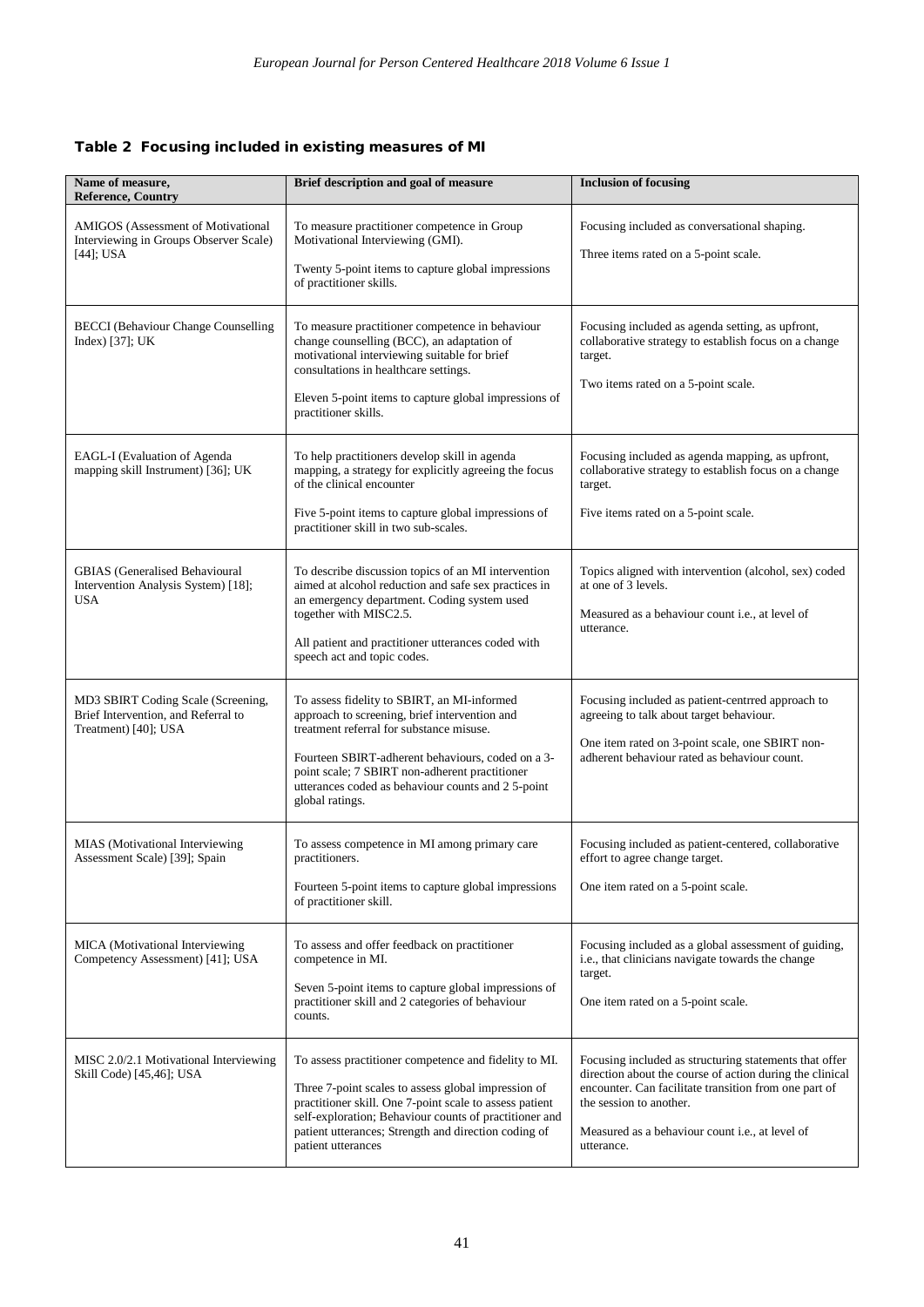| MITI 3.1.1 (Motivational Interviewing<br>Treatment Integrity) [42]; USA                                  | To assess practitioner competence and fidelity to MI.<br>Five 5-point items to capture global impressions of<br>practitioner skill. Behaviour counts of practitioner<br>utterances assigned to one of 7 categories.                                                                         | Focusing included as a global assessment of<br>direction, i.e., that clinicians maintain focus on target<br>behaviour.<br>One item rated on a 5-point scale.                                                                                                                    |
|----------------------------------------------------------------------------------------------------------|---------------------------------------------------------------------------------------------------------------------------------------------------------------------------------------------------------------------------------------------------------------------------------------------|---------------------------------------------------------------------------------------------------------------------------------------------------------------------------------------------------------------------------------------------------------------------------------|
| One Pass<br>McMaster et al 2015 [38]; UK/USA                                                             | To assess practitioner competence and fidelity to MI.<br>Twenty-three items rated on a 7-point scale.                                                                                                                                                                                       | Focusing included as <i>agenda</i> setting, as upfront,<br>collaborative strategy to establish focus on a change<br>target.<br>One item rated on a seven-point scale.                                                                                                           |
| <b>PCCCS</b> (Patient-Centered<br>Communication Coding System) [43];<br><b>USA</b>                       | To assess patient-centered communication techniques<br>for a paediatric obesity intervention. Measure adapted<br>from MITI3.<br>Four 5-point items to capture global impressions of<br>practitioner skill. Behaviour counts of practitioner<br>utterances assigned to one of 12 categories. | Focusing included as a global assessment of<br>direction, i.e., that clinicians maintain focus on target<br>behaviour (as in MITI3).<br>One item rated on a 5-point scale.                                                                                                      |
| <b>SCOPE</b> (Motivational Interviewing<br>Sequential Code for Observing Process<br>Exchanges) [47]; USA | To assess MI communication exchanges, with a focus<br>on sequential information, in order to examine<br>theoretical constructs in relation to outcome.<br>Sequential coding of therapist utterances and patient<br>utterances assigned to one of 28 categories.                             | Focusing included as structuring statements that offer<br>direction about the course of action during the clinical<br>encounter. Can facilitate transition from one part of<br>the session to another.<br>Measured as a behaviour count <i>i.e.</i> , at level of<br>utterance. |

### Table 3 Description of items in MIFI

|                                     | <b>Items</b>                                  | <b>Description</b>                                                                                                                           |
|-------------------------------------|-----------------------------------------------|----------------------------------------------------------------------------------------------------------------------------------------------|
| Global measure                      | Establishing focus                            | Establishes focus on a topic of conversation in a strategic and purposeful way                                                               |
|                                     | Holding focus                                 | Holds attention on the topic                                                                                                                 |
| Scale rating from<br>$1$ (low) to 5 | Developing depth and<br>momentum <sup>1</sup> | Makes progress in understanding the patient's perspective about that topic                                                                   |
| $(high)$ .                          | Partnership <sup>2</sup>                      | Conveys an understanding that expertise and wisdom reside within the patient.                                                                |
|                                     | Empathy <sup>2</sup>                          | Understands or makes an effort to grasp the patient's perspective and experience                                                             |
| <b>Behaviour counts</b>             | Establish focus                               | Uses a meta-statement, responds to a cue e.g., uses listening statement, asks a<br>question gives information to establish focus on a topic. |
| Count assigned to                   | Hold focus                                    | Gives any response that influences the conversation to stay focused on the<br>agreed topic of change                                         |
| practitioner<br>statement           | Other topic                                   | Gives any response that influences the conversation so that it moves to another<br>topic                                                     |
| Topic summaries                     | Proportion score                              | How much time was spent discussing each topic (rated on scale of 1-5)                                                                        |
|                                     | Number of successful<br>EF                    | Three EF behaviour counts in a row results in practitioner having successfully<br>established focus on a topic.                              |

 $\frac{1}{2}$  Conceptualisation influenced by AMIGOS  $\frac{2}{2}$  Global measure from MITI4.2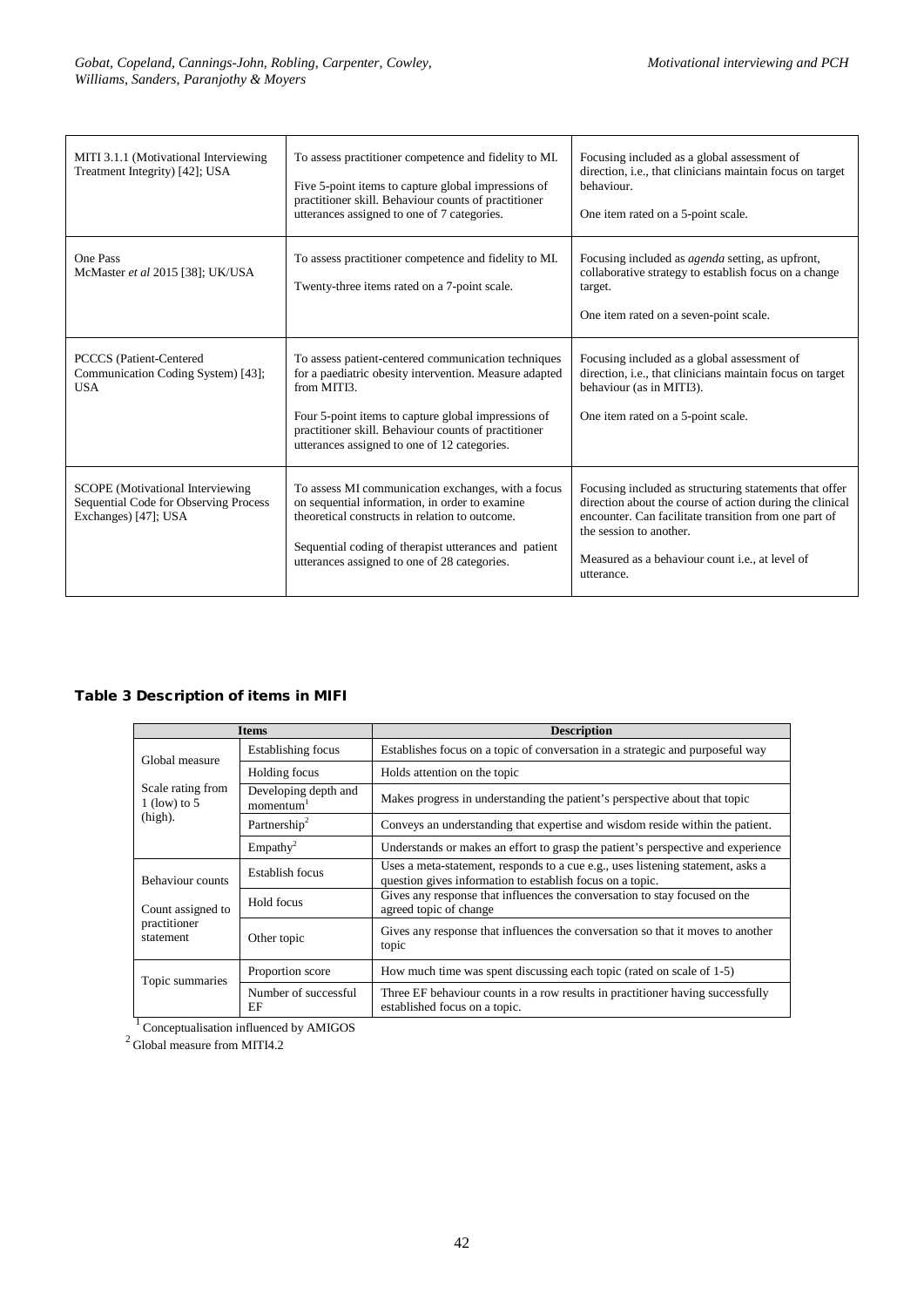### Table 4a Use of MIFI to draw attention to shifts in focus of a conversation between an expectant mother and a breastfeeding peer supporter - weaker practice

[Note how the peer supporter inadvertently shifts focus from talk about breastfeeding to talk about labour in the following exchange].

|                | Interaction between mum and peer supporter                                                                                                                                                                                                     | Use of skill in focusing                                                                                                                               | <b>MIFI</b> code                                             |
|----------------|------------------------------------------------------------------------------------------------------------------------------------------------------------------------------------------------------------------------------------------------|--------------------------------------------------------------------------------------------------------------------------------------------------------|--------------------------------------------------------------|
| 1              | P/S: So have you thought much about breastfeeding?                                                                                                                                                                                             | Practitioner uses a question to establish                                                                                                              | Establishing focus using                                     |
|                |                                                                                                                                                                                                                                                | focus on the topic of breastfeeding                                                                                                                    | a question $(EF-Q)$                                          |
| $\overline{2}$ | Mum: Yeah its something I thought of really early on to be<br>honest. I went through a stage of umm-ing and ah-ing                                                                                                                             | Mum reflects some ambivalence here                                                                                                                     |                                                              |
|                | obviously I know it's the best thing for the baby, but, I don't<br>know how it will fit in with my you know my lifestyle                                                                                                                       |                                                                                                                                                        |                                                              |
| 3              | P/S: So you want to think about how it is going to work for<br>you.                                                                                                                                                                            | Practitioner response using a listening<br>statement that picks up on a patient cue                                                                    | <b>Establishing</b> focus<br>responding to a cue (EF-<br>Cue |
| $\overline{4}$ | Mum: Yeah, I like to plan ahead, and to know what expect<br>so perhaps for that first week I am just going to be lying<br>around and breastfeeding and if I don't get the dishes done<br>is not the end of the world; do you know what I mean? | Mum continues to talk about<br>breastfeeding                                                                                                           |                                                              |
| 5              | PS: So to expect that you have to go with the flow with it                                                                                                                                                                                     | Practitioner responds using a listening<br>statement that picks up on a patient cue                                                                    | <b>Establishing</b> focus<br>responding to a cue (EF-<br>Cue |
| 6              | Mum: I kind of have that mindset with labour as well, you<br>know and I have my birth plan, but you don't know what is<br>going to happen on the day                                                                                           | The idea of "going with the flow" leads<br>to the topic of conversation shifting to<br>talk about labour.                                              |                                                              |
| $\tau$         | P/S: Yeah, it might go one way or it might go the other, like<br>birth                                                                                                                                                                         | Practitioner continues to follow the<br>topic of conversation raised by the mum<br>and misses an opportunity to link it back<br>to breastfeeding       | Other topic (shift to<br>labour)                             |
| 8              | Mum: Yes as long as it all comes out and its healthy and<br>happy                                                                                                                                                                              |                                                                                                                                                        |                                                              |
| 9              | $P/S$ : So, what are you hoping?                                                                                                                                                                                                               | Practitioner continues to follow<br>conversation about labour and the<br>initial window of opportunity to talk<br>more about breastfeeding has closed. | Other topic (shift to<br>labour)                             |
| 10             | Mum: Well I was hoping to try the birthing pool if it's just<br>for pain relief                                                                                                                                                                | Mum continues discussion about labour                                                                                                                  |                                                              |

### Table 4b Use of MIFI to draw attention to shifts in focus of a conversation between an expectant mother and a breastfeeding peer supporter - better practice

[Note how a subtle shift in skill at line 7 allows the peer supporter to maintain focus on the topic of breastfeeding].

|                | Interaction between mum and peer supporter                                                                                                                                                                                                        | Use of skill in focusing                                                                                  | <b>MIFI</b> code                                                             |
|----------------|---------------------------------------------------------------------------------------------------------------------------------------------------------------------------------------------------------------------------------------------------|-----------------------------------------------------------------------------------------------------------|------------------------------------------------------------------------------|
| $\mathbf{1}$   | P/S: So have you thought much about breastfeeding?                                                                                                                                                                                                | Practitioner uses a question to<br>establish focus on the topic of<br>breastfeeding                       | Establishing focus using a<br>question $(EF-Q)^*$                            |
| $\overline{2}$ | Mum: Yeah its something I thought of really early on to<br>be honest. I went through a stage of umm-ing and ah-ing<br>Obviously I know it's the best thing for the baby, but,<br>I don't know how it will fit in with my you know my<br>lifestyle | Mum reflects some ambivalence here                                                                        |                                                                              |
| 3              | $P/S$ : So you want to think about how it is going to work<br>for you.                                                                                                                                                                            | Practitioner response using a<br>listening statement that picks up on a<br>patient cue                    | <b>Establishing focus</b><br>responding to a cue (EF-<br>$Cue)$ <sup>*</sup> |
| $\overline{4}$ | Mum: Yeah, I like to plan ahead, and to know what<br>expect so perhaps for that first week I am just going to be<br>lying around and breastfeeding and if I don't get the<br>dishes done is not the end of the world; do you know what<br>I mean? | Mum continues to talk about<br>breastfeeding                                                              |                                                                              |
| 5              | PS: So to expect that you have to go with the flow                                                                                                                                                                                                | Practitioner responds using a<br>listening statement that picks up on a<br>patient cue                    | <b>Establishing focus</b><br>responding to a cue (EF-<br>Cue'                |
| 6              | Mum: I kind of have that mindset with labour as well, you<br>know and I have my birth plan, but you don't know what<br>is going to happen on the day                                                                                              | The idea of "going with the flow"<br>leads to the topic of conversation<br>shifting to talk about labour. |                                                                              |
|                | $P/S$ : Yeah, it might go one way or it might go the other, so                                                                                                                                                                                    | Practitioner continues to follow the                                                                      | Hold focus plus $(HF+) - a$                                                  |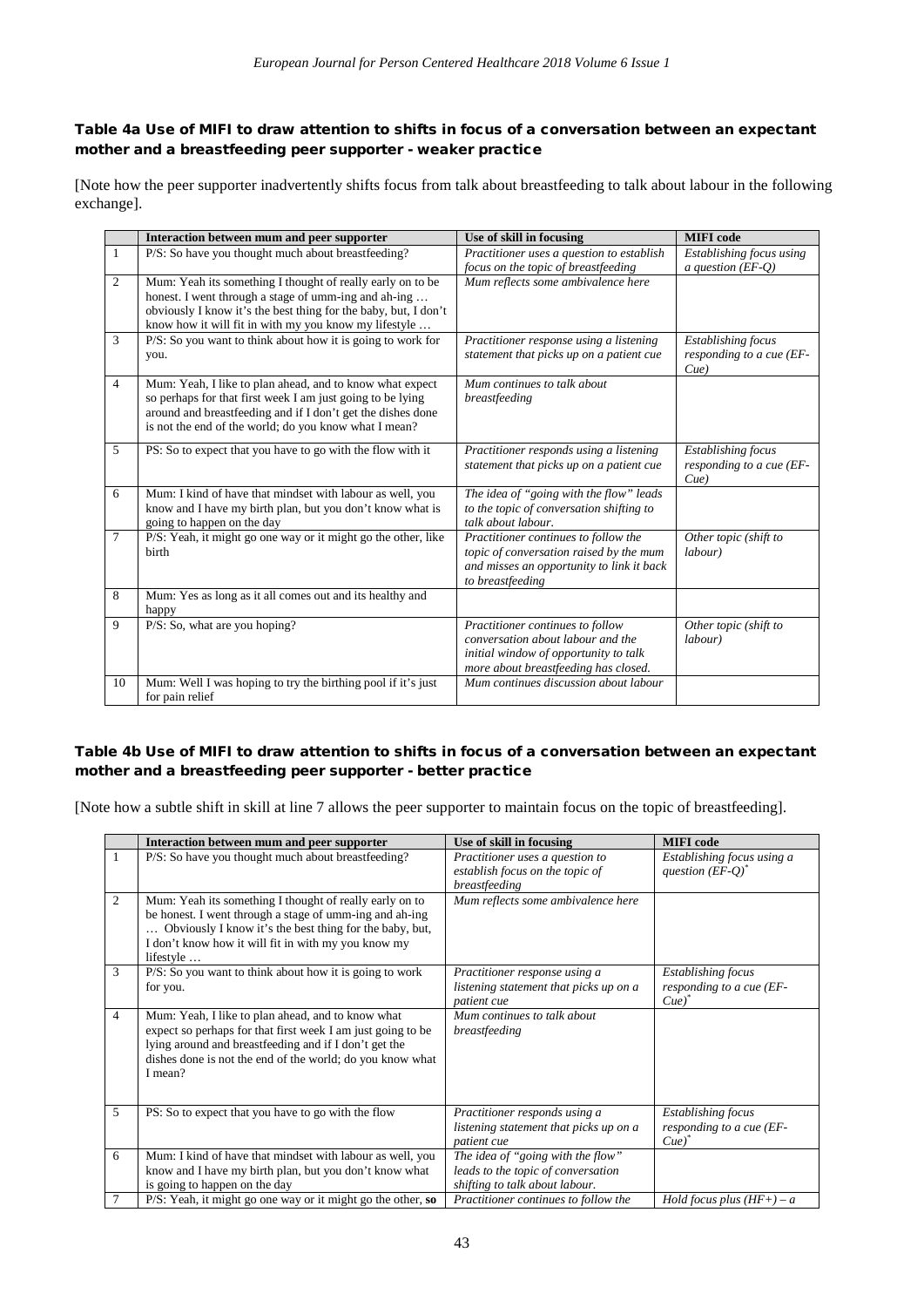|    | what are you hoping might happen with regard to<br>breastfeeding?                                                                  | topic of conversation raised by the<br>mum and then steers the conversation<br>back to talk about breastfeeding by<br>asking a question about breastfeeding.<br>The question is also designed to<br>stimulate self-reflection by mum. | hold focus code indicates the<br>practitioner sustains<br>attention on the topic; the<br>plus indicates use of a<br>question designed to develop<br>depth in discussion. |
|----|------------------------------------------------------------------------------------------------------------------------------------|---------------------------------------------------------------------------------------------------------------------------------------------------------------------------------------------------------------------------------------|--------------------------------------------------------------------------------------------------------------------------------------------------------------------------|
| -8 | Mum: well I'd like to be able to breastfeed if I can, and I<br>guess I'm hoping that it is easier than I imagine!                  | Mum moves back toward talking<br>about breastfeeding                                                                                                                                                                                  |                                                                                                                                                                          |
| -9 | P/S: And it may well be. What would help you feel most<br>prepared to give it a good go?                                           | Practitioner continues the focus on<br>breastfeeding and                                                                                                                                                                              | $Hold$ focus $(HF+)$                                                                                                                                                     |
| 10 | Mum: Well, for starters, I'd like to know where to get<br>help if things get tough and to know a bit more about what<br>to expect. |                                                                                                                                                                                                                                       |                                                                                                                                                                          |

 \*Coding convention requires that practitioners receive 3 Establishing Focus (EF) behaviour counts in a row before being allocated a Holding Focus (HF) code

### Table 5 Overall mean (standard deviations), min and max score by Global measure1 and rater (n=20 recordings)

| <b>Global measure</b>           | <b>Expert 1</b> | <b>Expert 2</b> | Non-expert 1 | Non-expert 2 | Non-expert 3 | <b>Overall</b> |
|---------------------------------|-----------------|-----------------|--------------|--------------|--------------|----------------|
| Establishing Focus <sup>2</sup> | 2.3(1.3)        | 2.65(1.31)      | 2.65(1.35)   | 2.75(1.8)    | 2(1.45)      | 2.47(1.45)     |
|                                 | $0$ to 5        | $0$ to 4        | $0$ to 4     | $0$ to 5     | $0$ to 4     |                |
| <b>Holding Focus</b>            | 3.55(1.1)       | 3.5(1.1)        | 3.2(1.15)    | 3.15(1.18)   | 3(0.97)      | 3.28(1.1)      |
|                                 | 1 to 5          | 1 to 5          | 1 to 5       | 1 to 5       | 1 to 5       |                |
| Developing depth and            | 2.5(0.83)       | 2.1(0.79)       | 2.6(0.94)    | 2.65(0.75)   | 2.85(0.81)   | 2.54(0.85)     |
| momentum                        | l to 4          | 1 to 4          | 1 to 4       | 1 to 4       | 1 to 4       |                |
|                                 | 2.55(0.83)      | 2.05(0.6)       | 3.1(0.85)    | 2.5(0.89)    | 2.8(0.83)    |                |
| Partnership                     | l to 4          | 1 to 3          | l to 4       | 1 to 4       | 1 to 4       | 2.6(0.86)      |
|                                 | 2(0.73)         | 1.9(0.91)       | 2.40(1.1)    | 2.1(0.64)    | 3.05(0.89)   | 2.29(0.95)     |
| Empathy                         | l to 3          | 1 to 4          | 1 to 4       | 1 to 3       | 1 to 4       |                |

<sup>1</sup> Scores rated 1-5, with 5 indicating high score <sup>2</sup> Established prior to the start of the randomly identified  $\frac{2}{3}$  Establishing focus = 0 indicates that focus had been established prior to the start of the randoml 20 minute segment being rated.

process measure used in a study where 2 change targets were addressed.

### Development of MIFI

The design of the MIFI (Table 3) mirrors that of the Motivational Interviewing Treatment Integrity (MITI4.1) measure [28,48] in assessing practitioner skill using global measures and behaviour counts. Moreover, the 2 relational global measures from the MITI4.2 (Partnership and Empathy) are included in the MIFI with some minor adjustments. These global measures capture the foundational relational quality essential to MI practice. Global measures require assessors to allocate a score between 1 and 5 that best represents their overall impression of practitioner skill. MIFI also includes global measures of practitioner skill in Establishing Focus and Holding Focus as well as the extent to which they were able to Developing Depth and Momentum when exploring the topic.

MIFI behaviour counts require assessors to note practitioner speech acts and to link these to the topic being focused on. Topics need therefore to be clearly prespecified and MIFI includes a pro-forma for topic specification. The datasets we used to develop MIFI had pre-specified topics aligned with programme outcomes.

For example, breastfeeding was the primary topic for discussion in Mam-kind. In relation to these pre-specified topics, we observed that practitioner utterances either

initiated a topic or drew attention to the topic when the patient raised it. Focus was established or held when practitioners framed their utterances in the context of the change target. Where the content of utterances was ambiguous or pointed to a new topic then the focus of the conversation shifted.

We identified 4 forms of practitioner utterances that led to a shift in focus (Table 4a  $\&$  4b). First, practitioners used enquiry in the form of open and closed questions. For example, "*how is breastfeeding going?*". Closed questions aimed at gathering facts were common. Second, practitioners used a listening statement or reflection to draw attention to something the patient had said to create a focus. For example, in response to a patient who said *" I'd like to (breastfeed) but If I can't I'll look at other options"*  the practitioner responded, "*So breastfeeding is definitely an option for you".* Third, practitioners gave information to establish focus, for example, "*Initially we recommend breastfeeding every three hours".* Finally, practitioners used statements to comment on the process of conversation, that is, a meta-statement or structuring statement. For example, *"Well, let's talk about that (breastfeeding) now".* Practitioners most commonly used meta-statements to draw attention to the fact that the conversation had moved off topic and to redirect it. For example, *"We're going a bit off track now"*. These metastatements were distinct from listening statements, as they were not an effort to mirror what the patient had said. At times, practitioners were observed to use multiple skills in one utterance. For example, a listening statement may be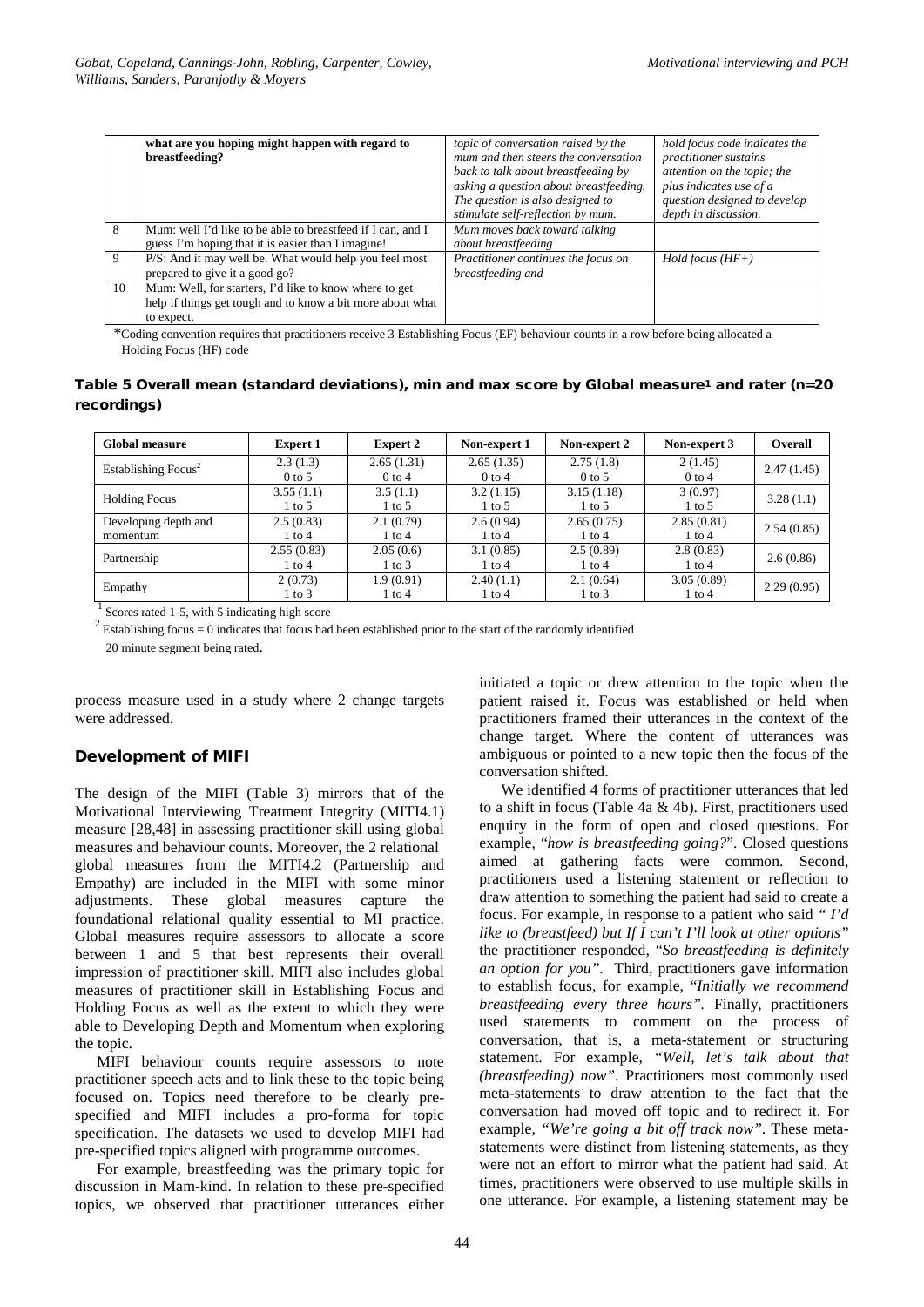followed with a question to create focus. Some practitioner utterances also fell into multiple categories. For example, a meta-statement could also be classified as a question. For example, *"Do you think we're going a bit off track now?"* The extent to which a shift toward or away from the topic of interest was produced was dependent on the degree of lexical cohesion between the content of these utterances and that topic.

These observations lead to the sub-classification of MIFI behaviour counts and to rules that would allow for reliable coding. Two example dialogues are presented in Table 4a & 4b to illustrate the subtle shifts in conversational focus and how MIFI captures these.

### Reliability testing

Five raters (2 experts / 3 non-experts) coded 20 audio recordings each. Table 5 shows summary statistics for each of the global scales by rater.

#### Internal-consistency of the global scales

A KMO value of 0.697 and Bartlett Spherical test was significant at  $\langle 0.001 \rangle$  in an exploratory factor analysis. indicating that a factor analysis was feasible. Moderate to strong correlations were demonstrated between all global scores (Holding Focus, Developing Depth and Momentum, Partnership and Empathy) apart from Establishing Focus and all other global scales  $(r<0.22)$ . The factor analysis showed that all the 5 global scales were found to load on a single factor for the full sample and explained 55.18% of the variance. Factor loadings for each global scale ranged from 0.079 (Establishing Focus) to 0.858 (Developing Depth and Momentum) (Table 6), indicating that Establishing Focus global score does not correlate well with the other scores.

#### Table 6 Global ratings: factor loadings

| <b>Global ratings</b>         | <b>Factor</b> loadings |
|-------------------------------|------------------------|
| <b>Establishing Focus</b>     | 0.079                  |
| <b>Holding Focus</b>          | 0.409                  |
| Developing depth and momentum | 0.858                  |
| Partnership                   | 0.728                  |
| Empathy                       | 0.685                  |

#### Inter-rater reliability

Average measure ICCs for all scores were in the excellent to good range using all 5 coders (ICCs>0.65) (Table 7). For the 2 experts, reliability was variable with poor reliability for Establishing Focus global measures and behaviour counts. Reliability was improved in these areas between the 3 non-experts. Scores for the strongest coder pair (expert *vs*. non expert 1), were also in the excellent to good range with the exception of EF counts (ICC=0.52).

### **Discussion**

We have developed a practical tool for assessing focusing in Motivational Interviewing. Internal consistency analyses have led to a refinement of the measure in which the Establishing Focus global scale has been dropped. The Establishing Focus behaviour count has been retained and our data suggest reliable assessment. Our inter-rater reliability incidences were mostly in the good to excellent range and are encouraging given that we used real examples of consultation data, which were naturally affected by data quality and practice variability. MIFI's design complements the most widely used measure of MI fidelity [28] and may be used to facilitate training in settings where discussion about multiple change targets are common. The MIFI does not however capture measurement of the evoking process in MI and should not be considered therefore as a stand-alone measure of MI.

The poor reliability between our expert coding pair on the establishing focus global scale was interesting. The reasons for this are unclear, but observations of their raw score data suggests that these raters had differing tolerances for identifying discussion content that indicated talk of breastfeeding and discussion topic classified as "other". Expert-coder 1, (LCop) was very familiar with the Mam-kind data, having conducted data coding for the parent study and described herself as "more lenient" in classifying discussion content as breastfeeding. In contrast, expert-coder 2 (JC) was less familiar with the data and more likely to classify talk as other topic. Others have also highlighted the difficulty with defining what constitutes a topic [49]. To obtain reliability, we included a topic descriptor that outlined the range of topics that would be considered evidence of breastfeeding discussions. For example, breastfeeding conversations included talk of benefits, drawbacks, family support, discomfort, cosleeping and skin-to-skin contact. In MI a topic is the focus of anticipated change and should map to programme outcomes, that is, be congruent with the intervention's theory of change [50,51].

We considered that, in MI, topics or change targets have four defining characteristics. First, they arise in the clinical encounter from three different *sources*: the patient, the practitioner or the clinical context [1]. MIFI is designed to work with topics arising from the clinical context or practitioner role, that is, the practitioner's agenda. Second, topics vary in the degree to which they are well *formulated* [1]. For example, in the practice of psychotherapy significant time might be spent formulating potential topics whereas in our dataset topics areas were more clearly defined. Third, where multiple topics might be addressed they would need to be *prioritised* [29]. For example, in discussing self-management of coronary heart disease patients may need to prioritise one change area from a menu of options such as smoking, diet, physical activity, or stress. MIFI can accommodate discussion of multiple practitioner agenda provided they are pre-specified. Fourth, topics vary in the degree to which they are *specific*. An analogy here is the focal point created by a spotlight compared with a laser. For example, a dietician may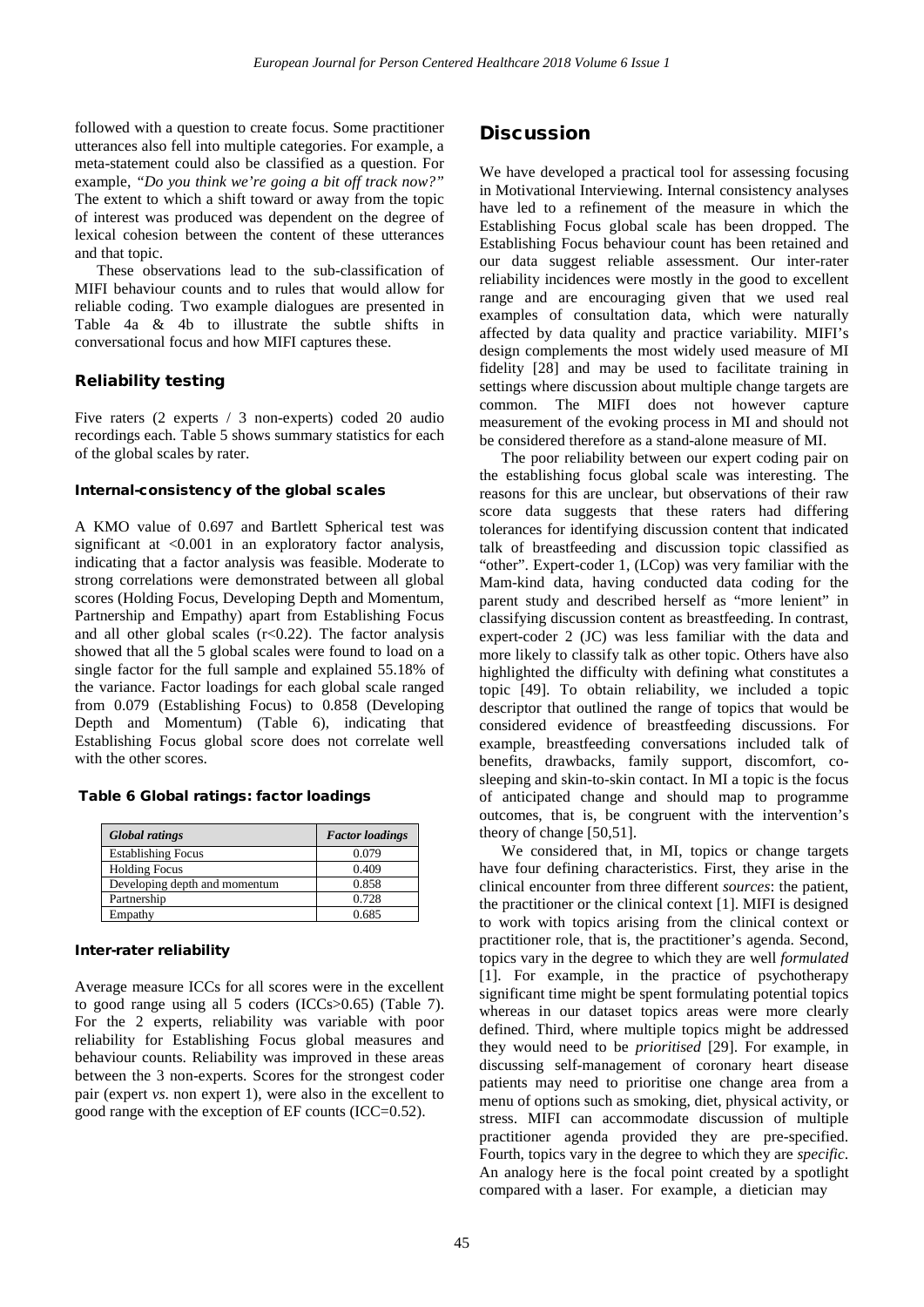| <b>Global measure</b>     | <b>Overall</b>            | Expert group $(n=2)$       | Non-expert group $(n=3)$  | Best coding pair – expert 1<br>and non-expert |
|---------------------------|---------------------------|----------------------------|---------------------------|-----------------------------------------------|
| <b>Establishing Focus</b> | 0.82                      | 0.23                       | 0.8                       | 0.79                                          |
|                           | $(0.66 \text{ to } 0.92)$ | $(-0.96 \text{ to } 0.69)$ | $(0.59 \text{ to } 0.92)$ | $(0.48 \text{ to } 0.92)$                     |
| <b>Holding Focus</b>      | 0.91                      | 0.78                       | 0.9                       | 0.81                                          |
|                           | $(0.82 \text{ to } 0.96)$ | $(0.44 \text{ to } 0.91)$  | $(0.78 \text{ to } 0.96)$ | $(0.52 \text{ to } 0.92)$                     |
| Developing depth and      | 0.82                      | 0.61                       | 0.75                      | 0.85                                          |
| momentum                  | $(0.66 \text{ to } 0.92)$ | $(0.08 \text{ to } 0.84)$  | $(0.48 \text{ to } 0.89)$ | $(0.63 \text{ to } 0.94)$                     |
| Partnership               | 0.66                      | 0.45                       | 0.58                      | 0.85                                          |
|                           | $(0.38 \text{ to } 0.85)$ | $(-0.20 \text{ to } 0.77)$ | $(0.16 \text{ to } 0.82)$ | $(0.63 \text{ to } 0.94)$                     |
| Empathy                   | 0.7                       | 0.64                       | 0.55                      | 0.72                                          |
|                           | $(0.43 \text{ to } 0.86)$ | $(0.09 \text{ to } 0.86)$  | $(0.12 \text{ to } 0.8)$  | $(0.31 \text{ to } 0.89)$                     |
|                           | 0.93                      | 0.87                       | 0.85                      | 0.88                                          |
| Proportion score Feeding  | $(0.86 \text{ to } 0.97)$ | $(0.67 \text{ to } 0.95)$  | $(0.69 \text{ to } 0.94)$ | $(0.68 \text{ to } 0.95)$                     |
|                           | 0.65                      | 0.3                        | 0.64                      | 0.52                                          |
| Establishing Focus counts | $(0.34 \text{ to } 0.84)$ | $(-0.45 \text{ to } 0.69)$ | $(0.26 \text{ to } 0.84)$ | $(-0.22 \text{ to } 0.81)$                    |

|  |  | Table 7 Global ratings: intra-class coefficient - ICC (95% confidence interval) |  |  |  |  |  |
|--|--|---------------------------------------------------------------------------------|--|--|--|--|--|
|--|--|---------------------------------------------------------------------------------|--|--|--|--|--|

| $< 0.40$ = Poor reliability      |
|----------------------------------|
| $0.40 - 0.59$ = Fair reliability |
| $0.60 - 0.74 = Good reliability$ |
| $>0.75$ Excellent                |

address the broad area of menu planning with a patient who has diabetes but choose to focus more narrowly on sugar consumption. Clearly specified topics were required for reliable measurement using MIFI.

The development of MIFI has also allowed us to offer some conceptual clarity and a refinement of the focusing construct in MI. The need to focus or re-focus may arise at three time points: the opening of a conversation, at a conversational juncture, that is, when one topic has closed and another begins and at the close of a conversation [52]. In clinical practice, the opening [53-57] and closing segments [58] of interaction have been studied in depth to identify conversational patterning, which has in turn led to the development of person-centered communication strategies aimed at enhancing the collaborative nature of topic generation and formulation [29]. These strategies aim to enable practitioners to consciously establish mutual alignment on a topic, which will then define the parameters of shared attention and cognitive focus [49]. Early studies on doctor-patient interactions in medical settings revealed how topic control represents social power in a medical discourse by highlighting subtle processes through which clinicians controlled the discourse, focusing attention on areas they felt were relevant to the medical interview [53,59-61]. In this way, they revealed the conversational patterning that gave rise to a medically dominated discourse in which the patient's account was characterised by disruptions and discontinuities. These early studies laid fertile ground for identifying the micro-skills and sequences that might give rise to more person-centered practice to co-create the clinical encounter. These insights have informed communication skills training worldwide by articulating the effect of communication patterning and thereby informing effective practice [62-64].

Congruent with its patient-centered roots, in MI too the act of formulating and prioritising change targets is a collaborative process through which practitioner and patient goals are aligned. Alignment of goals may involve negotiating or prioritising the directions of the conversation and agenda mapping is often used to facilitate this [29]. Alternately, as in the work we describe in this paper, focusing may simply involve raising a subject explicitly to ensure transparency and collaboration. Once a focus has been established, the conversation should remain in that area allowing for exploration of the topic in a way that is meaningful and purposeful and developing a sense of momentum, forward movement or progress when discussing that topic [65]. In this way, focusing defines and enriches the conversation in readiness for and in support of evoking. Topic transitions during the course of a clinical encounter are common and conversation analytic studies reveal how these occur naturally in two ways: where an initiative device is used to signal a shift from one topic to the next or where the topic content branches out from a previous topic area [49]. We observed similar shifts in our data, which were mostly accommodated by a coding rule that required three consecutive interactions about a single topic to result in focus being established. We also noted that where these transitions were frequent and somewhat haphazard, practitioners and patients struggled to make progress in any single change area. Rather, practitioners need to navigate the conversation, maintaining focus on one topic area at a time, while remaining flexible and collaborative [29,66]. In earlier work we described these topic transitions as navigation [29]. This metaphor was designed for participants to retain a global awareness of the direction of the conversation, where it might move off course and how they might act responsively to allow for those shifts or gently steering it back. This involves attending to subtle interactional cues that steer the conversation in pre-determined but also, potentially, in new directions [67]. The MIFI offers a reliable approach to measuring the focusing construct, establishing a platform for empirical examination of these different dimensions.

Our research has both strength and limitations. First, an advantage of this work was our use of real rather than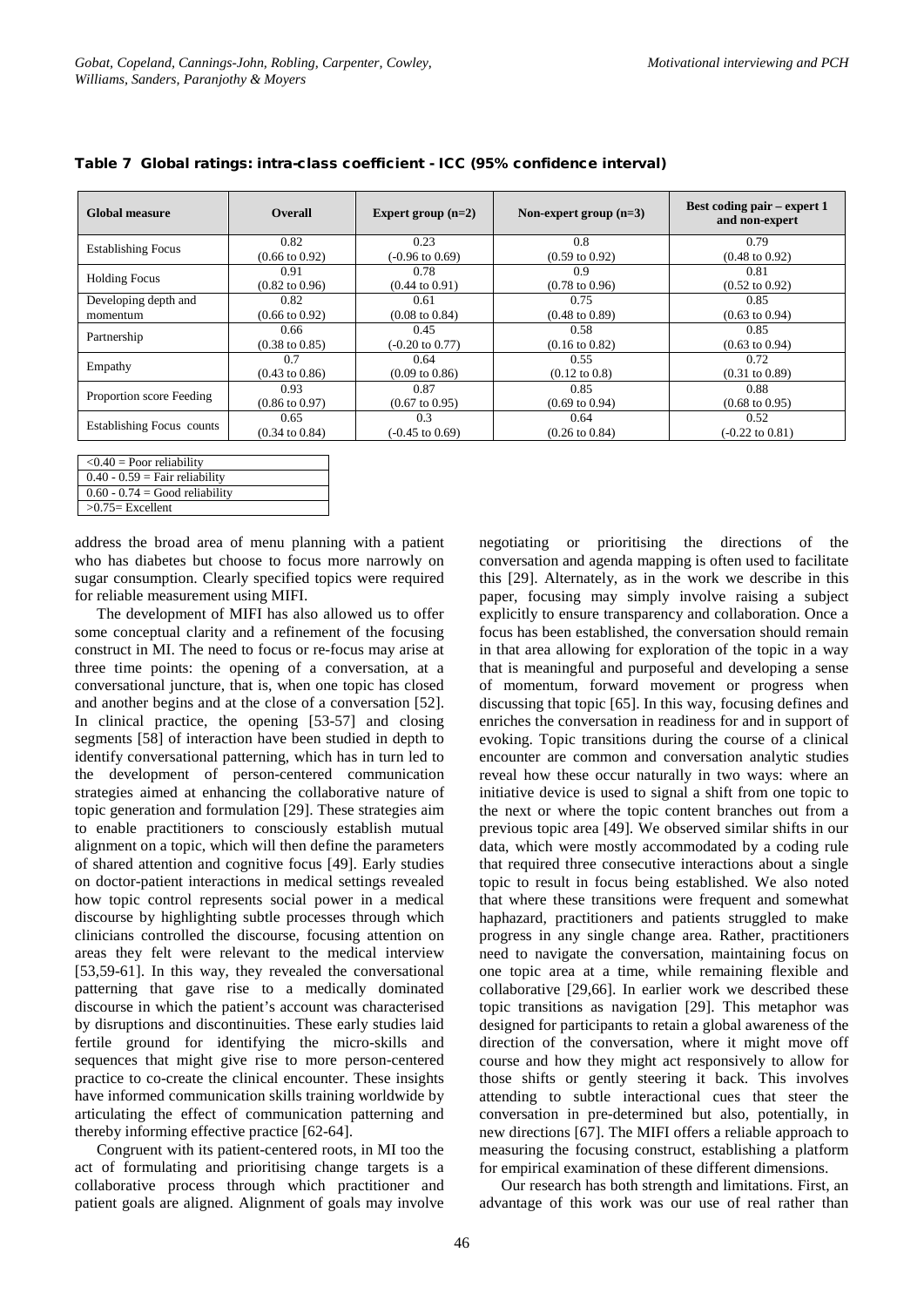simulated consultation recordings in developing MIFI which allowed measure development to be informed by real examples of clinical practice. However, these data were from two projects focused on improving maternal and child health outcomes and further application of the measure in other settings is required. Second, the data we used to develop the measure were audio recorded as part of a process evaluation for studies. Video-recorded data were not available and we were not able to capture the nonverbal dimension of interactions. This limitation arose from pragmatic constraints of conducting the clinical studies, but informed, in part, our decision not to progress with formal conversation analysis at earlier stages of measure development. Richer insights regarding transitions on and off topics may have been obtained had we used this methodology. Third, our reliability analyses were limited to use of data with a single change target. While the measure theoretically is designed to assess multiple change targets in parallel, reliable measurement in this area requires further exploration. Fourth, applicability of the measure in briefer consultations requires testing. Finally, while we have established preliminary reliability of the measure, further validation of MIFI is required as is fieldtesting of using the measure and evaluations of training outcomes following its use.

### Conclusion

We have developed MIFI, a new measure of focusing in Motivational Interviewing. The measure may help practitioners better understand and enact the focusing process in MI and may help trainers to teach it. The MIFI may be most useful in settings where a clear theory of change links programme goals to within session conversations that are formulated as change targets. Measure validation is planned in further work.

It is self evident that an MI intervention is unlikely to deliver change unless a conversation about that change occurs. We argue for a clear line of sight to be articulated between MI-informed interventions and programme outcomes. Conversations about change may need to be clearly formulated and prioritised in a way that does not inhibit patient-centered practice. As MI expands into other settings, focusing becomes an increasingly important skill for effective MI integration. In this paper we offer conceptual clarity about what that involves and have developed a tool that might help train practitioners and assess fidelity. MIFI may be of particular value for training practitioners to deliver interventions where many different discussion topics are anticipated, such as in maternal and child health services, social care and mental health settings. Tools such as the MIFI are essential too if we are to evaluate the utility and impact of integrating MI into such programmes.

# Acknowledgements and Conflicts of Interest

We acknowledge Steve Martino, Ali Hall, Susan Butterworth, Casey Jackson, Manuel Campinez Navarro, Chris Wagner and Karen Ingersoll for sharing their measures and Christian Barlow for data coding. Mam-kind study reference number 13/18/05; Building Blocks ISRCTN23019866. We thank the Wellcome Trust (Institutional Strategic Support Fund) for funding. We declare no conflicts of interest.

### References

[1] Miller, W.R. & Rollnick, S. (2012). Motivational Interviewing - helping people change. New York: Guilford Press.

[2] Lindon-Hawley, N., Thompson, T.P. & Begh, R. (2015). Motivational interviewing for smoking cessation. *Cochrane Database of Systematic Reviews* CD006936.

[3] Kohler, S. & Hofmann, A. (2015). Can motivational interviewing in emergency care reduce alcohol consumption in young people? A systematic review and meta-analysis. *Alcohol and Alcoholism* 50 (2)107-117.

[4] Tanner-Smith, E.E. & Lipsey, M.W. (2015). Brief alcohol interventions for adolescents and young adults: a systematic review and meta-analysis. *Journal of Substance Abuse Treatment* 51, 1-18.

[5] Lundahl, B., Moleni, T., Burke, B.L., Butters, R., Tollefson, D., Butler, C. & Rollnick, S. (2013). Motivational interviewing in medical care settings: a systematic review and meta-analysis of randomized controlled trials. *Patient Education and Counseling* 93 (2)157-168.

[6] Rubak, S., Sandbæk, A., Lauritzen, T. & Christensen, B. (2005). Motivational interviewing: a systematic review and meta-analysis. *British Journal of General Practice* 55 (513) 305-312.

[7] O'Halloran, P.D., Blackstock, F., Shields, N., Holland, A., Iles, R., Kingsley, M., Bernhardt, J., Lannin, N., Morris, M.E. & Taylor, N.F. (2014). Motivational interviewing to increase physical activity in people with chronic health conditions: a systematic review and metaanalysis. *Clinical Rehabilitation* 28 (12) 1159-1171.

[8] Wilson, A., Nirantharakumar, K., Truchanowicz, E.G., Surenthirakumaran, R., MacArthur, C. & Coomarasamy, A. (2015). Motivational interviews to improve contraceptive use in populations at high risk of unintended pregnancy: a systematic review and meta-analysis. *European Journal of Obstetrics, Gynecology & Reproductive Biology* 191, 72-79.

[9] Lundahl, B.W., Kunz, C., Brownell, C., Tollefson, D. & Burke, B.L. (2010). A Meta-Analysis of Motivational Interviewing: Twenty-Five Years of Empirical Studies. *Research on Social Work Practice* 20 (2) 137-160.

[10] Amrhein, P.C., Miller, W.R., Yahne, C.E., Palmer, M. & Fulcher, L. (2003). Patient commitment language during motivational interviewing predicts drug use outcomes.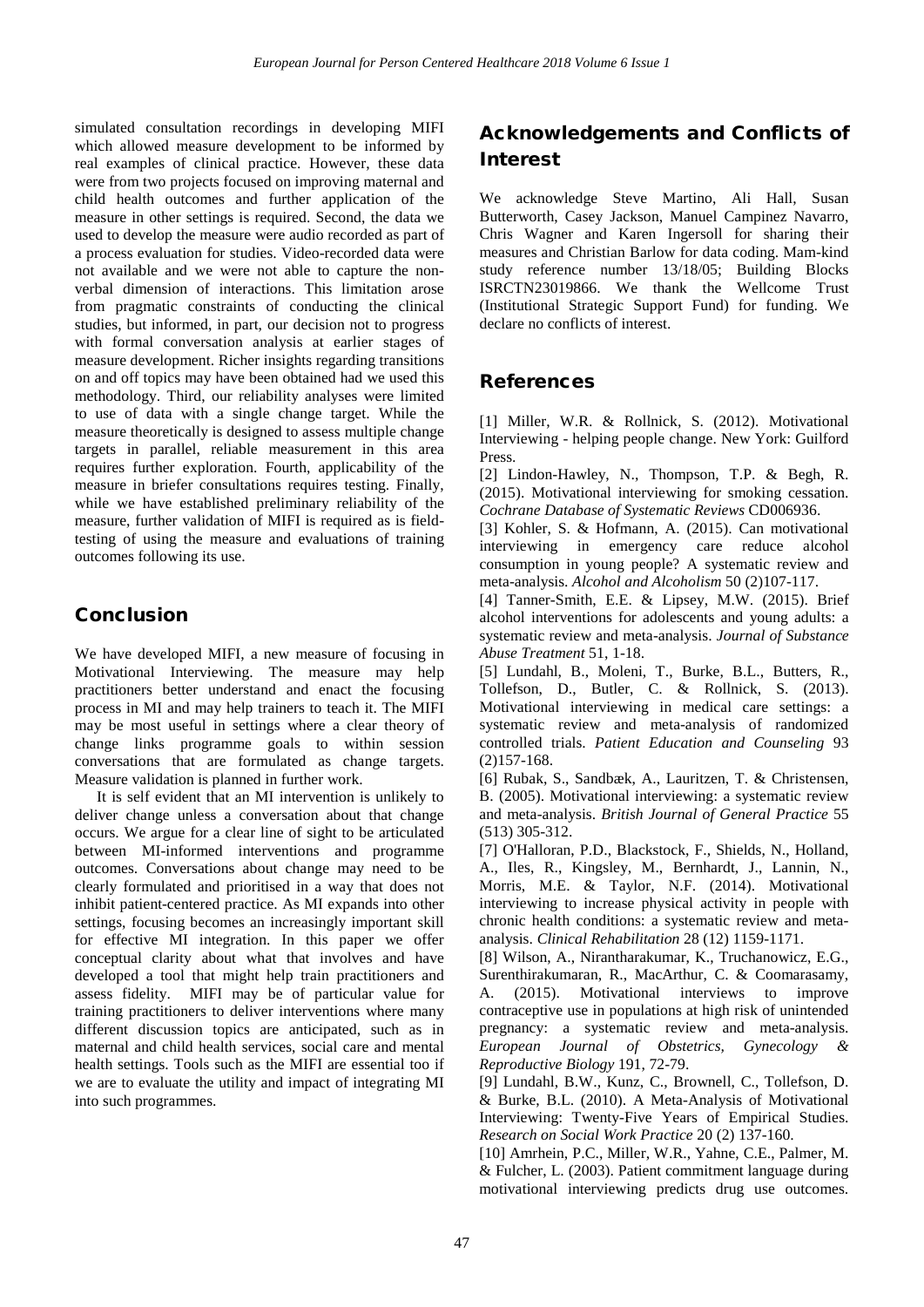*Journal of Consulting and Clinical Psychology* 71 (5) 862- 878.

[11] Moyers, T.B., Martin, T., Christopher, P.J., Houck, J.M., Tonigan, J.S. & Amrhein, P.C. (2007). Patient Language as a Mediator of Motivational Interviewing Efficacy: Where Is the Evidence? *Alcoholism: Clinical and Experimental Research* 31, 40s-47s.

[12] Bear, J.S., Beadnell, B., Garrett, S.B., Hartzler, B., Wells, E.A. & Peterson, P.L. (2008). Adolescent change Language within a Brief Motivational Intervention and Substance Use Outcomes. *Psychology of Addictive Behaviors* 22 (4) 570-575.

[13] Gaume, J., Gmel, G. & Daeppen, J-B. (2008). Brief alcohol interventions: Do counsellors' and patients' communication characteristics predict change? *Alcohol and Alcoholism* 43 (1) 62-69.

[14] Apodaca, T.R. & Longabaugh, R. (2009). Mechanisms of change in motivational interviewing: a review and preliminary evaluation of the evidence. *Addiction* 104 (5) 705-715.

[15] Gaume, J., Gmel, G., Faouzi, M. & Daeppen, J-B. (2008). Counsellor behaviours and patient language during brief motivational interventions: a sequential analysis of speech. *Addiction* 103 (11) 1793-1800.

[16] Moyers, T.B., Martin, T., Houck, J.M., Christopher, P.J. & Tonigan, J.S. (2009). From in-session behaviors to drinking outcomes: a causal chain for motivational interviewing. *Journal of Consulting & Clinical Psychology* 77 (6) 1113-1124.

[17] Glynn, L.H. & Moyers, T.B. (2010). Chasing change talk: the clinician's role in evoking patient language about change. *Journal of Substance Abuse Treatment* 39 (1) 65- 70.

[18] Robling, M., Bekkers, M-J., Bell, K., *et al*. (2016). Effectiveness of a nurse-led intensive home-visitation programme for first-time teenage mothers (Building Blocks): a pragmatic randomised controlled trial. *Lancet* 387 (10014) 146-155.

[19] Botting, B., Rosato, M. & Wood, R. (1998). Teenage mothers and the health of their children. *Population Trends* 93, 19-28.

[20] Moffitt, T.E. (2002). Teen-aged mothers in contemporary Britain. *Journal of Child Psychology and Psychiatry and Allied Disciplines* 43 (6) 727-742.

[21] Channon, S., Bekkers, M-J., Sanders, J., Cannings-John, R., Robertson, L., Bennert, K., Butler, C., Hood, K. & Robling, M. (2016). Motivational interviewing competencies among UK family nurse partnership nurses: a process evaluation component of the building blocks trial. *BMC Nursing* 15 (1) 55.

[22] Paranjothy, S., Copeland, L., Merrett, L., Grant, A., Phillips, R., Gobat, N., Sanders, J., Fitzsimmons, D., Hunter, B., Regan, S., Playle, R., Brown, A., Tedstone, S., Trickey, H. & Robling, M. (2017). A novel peer-support intervention using Motivational Interviewing for breastfeeding maintenance: a UK feasibility study. *Health Technology Assessments* 21 (77) 1-138.

[23] Streiner, D.L. & Norman, G.R. (2003). Health Measurement Scales: A Practical Guide to their

Development and Use. Oxford: Oxford Medical Publications.

[24] Madson, M.B. & Campbell, T.C. (2006). Measures of fidelity in motivational enhancement: a systematic review. *Journal of Substance Abuse Treatment* 31 (1) 67-73.

[25] Dobber, J., van Meijel, B., Barkhof, E., Scholte op Reimer, W., Latour, C., Peters, R. & Linszen, D. (2015). Selecting an optimal instrument to identify active ingredients of the motivational interviewing-process. *Journal of Psychosomatic Research* 78 (3) 268-276.

[26] MINT Inc. (2016). Motivational Interviewing Network of Trainers. Ontario, Canada: MINT Inc.

[27] Moyers, T.B., Martin, T., Manuel, J.K., Hendrickson, S.M.L. & Miller, W.R. (2005). Assessing competence in the use of motivational interviewing. *Journal of Substance Abuse Treatment* 28 (1) 19-26.

[28] Moyers, T.B., Rowell, L.N., Manuel, J.K., Ernst, D. & Houck, J.M. (2016). The Motivational Interviewing Treatment Integrity Code (MITI 4): Rationale, Preliminary Reliability and Validity. *Journal of Substance Abuse Treatment* 65, 36-42.

[29] Gobat, N., Kinnersley, P., Gregory, J.W. & Robling, M. (2015). What is agenda setting in the clinical encounter? Consensus from literature review and expert consultation. *Patient Education and Counseling* 98 (7) 822-829.

[30] Pett, M.A., Lackey, N.R. & Sullivan, J.J. (2003). Making sense of factor analysis: the use of factor analysis for instrument development in health care research. London, UK: Sage Publishers.

[31] Shrout, P.E. & Fleiss, J.L. (1979). Intraclass correlations: Uses in assessing rater reliability. *Psychological Bulletin* 86 (2) 420-428.

[32] Hallgren, K.A. (2012). Computing inter-rater reliability for observational data: An overview and tutorial. *Tutorials in Quantitative Methods for Psychology* 8, 23-34. [33] Cicchetti, D.V. (1994). Guidelines, criteria, and rules of thumb for evaluating normed and standardized assessment instruments in psychology. *Psychological Assessment* 6 (4) 284-290.

[34] Corps, I. (2011). IBM SPSS Statistics for Windows, Version 20.0. NY, USA: Armonk.

[35] Gobat, N., Kinnersley, P., Gregory, J.W., Pickles, T., Hood, K. & Robling, M. (2015). Measuring clinical skills in agenda-mapping (EAGL-I). *Patient Education and Counseling* 98 (10) 1214-1221.

[36] Lane, C., Huws-Thomas, M., Hood, K., Rollnick, S., Edwards, K. & Robling, M. (2005). Measuring adaptations of motivational interviewing: the development and validation of the behavior change counseling index (BECCI). *Patient Education and Counseling* 56 (2) 166- 173.

[37] McMaster, F. & Resnicow, K. (2015). Validation of the one pass measure for motivational interviewing competence. *Patient Education and Counseling* 98 (4) 499-505.

[38] Campiñez Navarro, M., Pérula de Torres, L.Á., Bosch Fontcuberta, J.M., *et al*. (2016). Measuring the quality of motivational interviewing in primary health care encounters: The development and validation of the